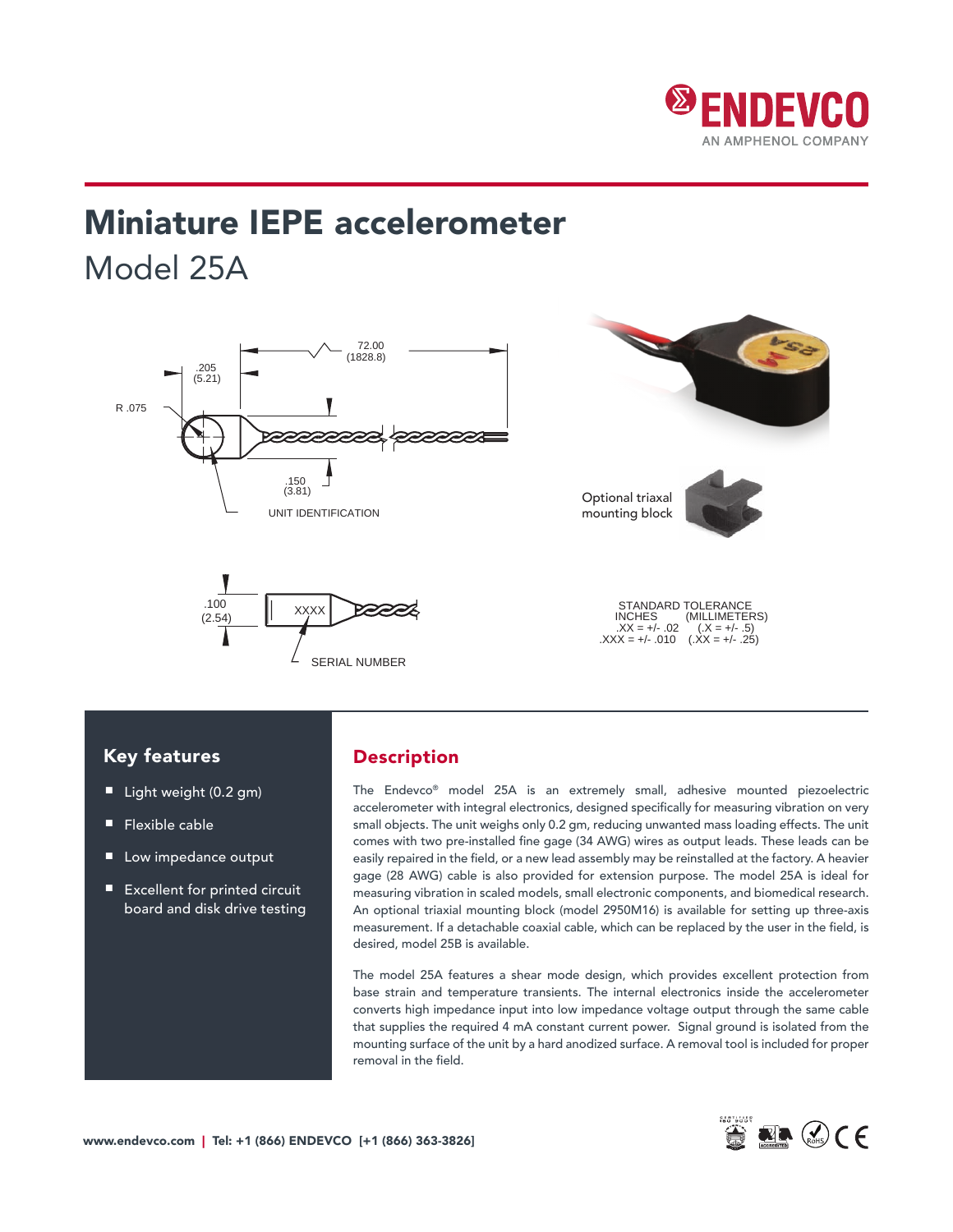## Miniature IEPE accelerometer | Model 25A

The following performance specifications conform to ISA-RP-37.2 (1964) and are typical values, referenced at +75˚F (+24˚C), 4 mA and 100 Hz, unless otherwise noted. Calibration data, traceable to National Institute of Standards and Technology (NIST), is supplied.

| <b>Specifications</b>                 |                     |                                                                  |
|---------------------------------------|---------------------|------------------------------------------------------------------|
| <b>Dynamic characteristics</b>        | <b>Units</b>        |                                                                  |
| Range                                 | g                   | ±740                                                             |
| Voltage sensitivity                   |                     |                                                                  |
| Typical                               | mV/g                | 5                                                                |
| Minimum                               | mV/g                | $\overline{4}$                                                   |
| Frequency response                    |                     | See typical amplitude response                                   |
| Resonance frequency                   |                     |                                                                  |
| <b>Typical</b>                        | kHz                 | 50                                                               |
| Minimum                               | kHz                 | 45                                                               |
| Amplitude response                    |                     |                                                                  |
| ±5%                                   | <b>Hz</b>           | 2 to 8000                                                        |
| ±1 dB                                 | <b>Hz</b>           | 1 to 12 000                                                      |
| Temperature response                  |                     | See typical curve                                                |
| Transverse sensitivity                | %                   | $\leq 5$                                                         |
| Amplitude linearity                   | %                   | < 2 to full scale                                                |
| <b>Output characteristics</b>         |                     |                                                                  |
| Output polarity                       |                     | Acceleration directed into base of unit produces positive output |
| DC output bias voltage                | Vdc                 | $+8.5$ to $+11.5$                                                |
| -67°F to +257°F (-55°C to +125°C)     | %                   | $±5$ typical                                                     |
| Output impedance                      | Ω                   | $\leq 600$                                                       |
| Full scale output voltage             | V                   | ±3.7                                                             |
| Residual noise                        | equiv. g rms        | $\leq 0.007$                                                     |
| Grounding                             |                     | Signal ground isolated from mounting surface                     |
| <b>Power requirement</b>              |                     |                                                                  |
| Supply current [1]                    | mA                  | $+3.5$ to $+4.5$                                                 |
| Voltage                               | Vdc                 | $+18$ to $+24$                                                   |
| Warm-up time                          | sec                 | $<$ 3                                                            |
| <b>Environmental characteristics</b>  |                     |                                                                  |
| Temperature range                     |                     | -67°F to +257°F (-55°C to +125°C)                                |
| Humidity                              |                     | Epoxy sealed, non-hermetic                                       |
| Sinusoidal vibration limit (survival) | g pk                | 1000                                                             |
| Shock limit (survival) [2]            | g pk                | 2000                                                             |
| Base strain sensitivity               | equiv. g pk/ustrain | 0.002                                                            |
| Electromagnetic sensitivity           | equiv. g rms/gauss  | 0.09                                                             |
| Acoustic sensitivity at 140 dB SPL    | equiv. g            | 0.008                                                            |
| <b>Physical characteristics</b>       |                     |                                                                  |
| Dimensions                            |                     | See outline drawing                                              |
| Weight without cable                  | oz (gm)             | 0.01(0.2)                                                        |
| Case material                         |                     | Aluminum alloy, hard anodized                                    |
| Mounting [3]                          |                     | Adhesive                                                         |
| <b>Calibration</b>                    |                     |                                                                  |
| Supplied:                             |                     |                                                                  |
| Sensitivity                           | mV/g                |                                                                  |
| Transverse sensitivity                | %                   |                                                                  |
| Frequency response                    | $\%$                | 20 Hz to 12 kHz                                                  |